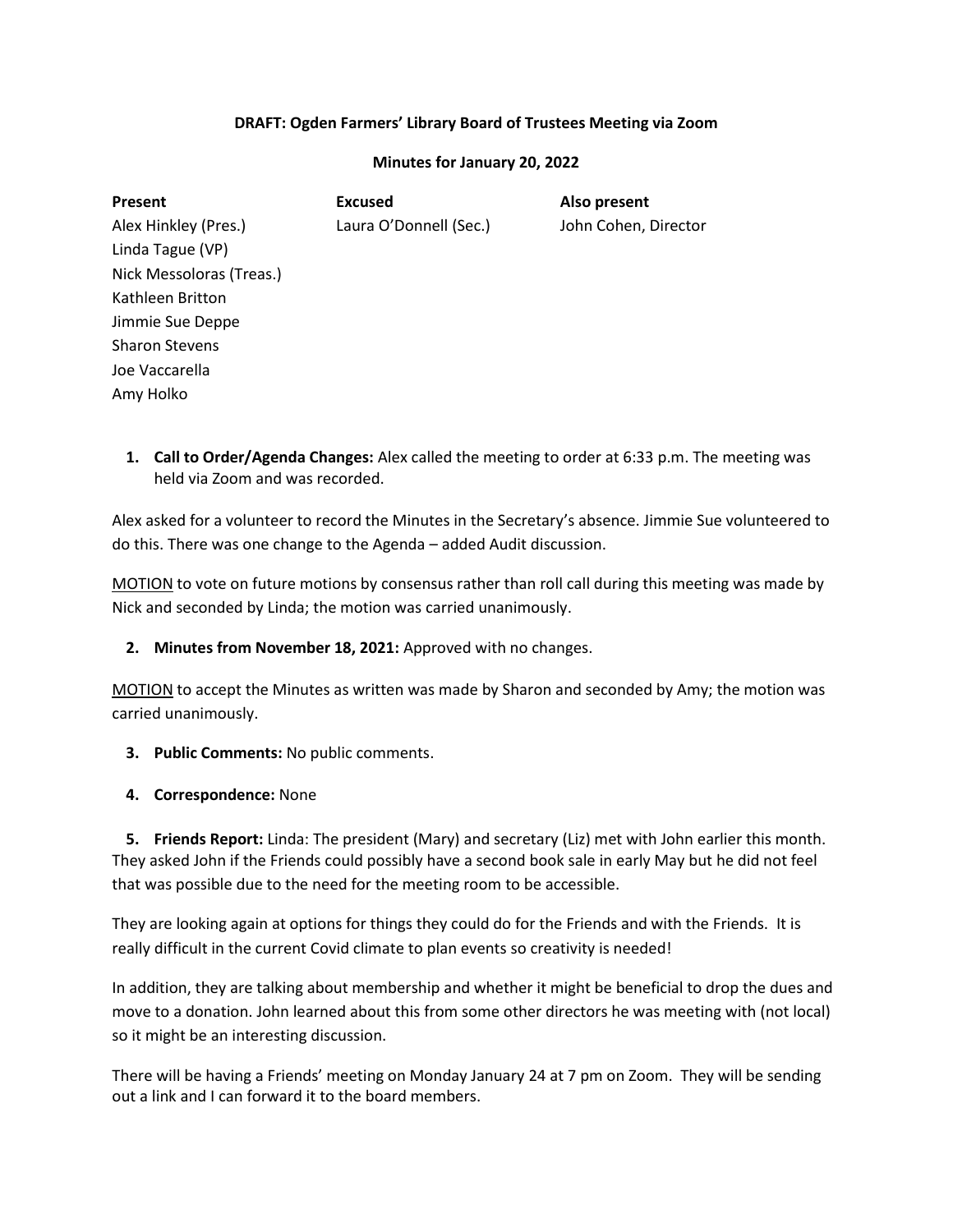- **6. President's Report:** Alex: nothing to report.
- **7. Treasurer's Report:** Nick: Requested John check on accounts that haven't had any changes. No surprises. Total income had 1% difference between actual and budgeted.

MOTION to approve paying the warrants was made by Nick and seconded by Joe; the motion was carried unanimously.

**8. Director's Report:** John discussed that the law on eBooks was vetoed by Gov. Hochul. We will have some financial changes coming: Tummunds Fund will have us receive \$6,000 instead of \$11,000 and the Audit will cost more because of new vendor from \$3,000 to \$7,000. Patrick Montanaro resigned. Two new hires occurred.

MOTION to approve paying the hiring of the new employees was made by Sharon and seconded by Linda; the motion was carried unanimously.

**ACTION ITEM FOR JOHN:** Look into breaking out eBook circulation numbers.

### **9. Unfinished Business: None**

### **10. New Business**

a. Jimmie Sue, Amy, and Sharon all agreed to serve another term.

MOTION to accept all three serving another term was made by Nick and seconded by Joe; the motion was carried unanimously.

- b. Audit Committee will consist of the entire Board.
- c. Bulletin Board Policy Review: No changes are needed. Reviewed at this meeting 1/20/2022.

MOTION to accept the Bulletin Board Policy was made by Linda and seconded by Amy; the motion was carried unanimously.

### **11. Public Comments:** None

**12. Educational Segment:** John gave an explanation of eBooks and how eBooks work within the library system.

### **13. Executive Session**: Assistant Director Position

The recording was stopped and discussion was had. Board agreed to the creation of an Assistant Director position, and agreed an increase in salary was appropriate.

MOTION to accept creation of new Assistant Director position was made by Jimmie Sue and seconded by Kathleen; the motion was carried unanimously.